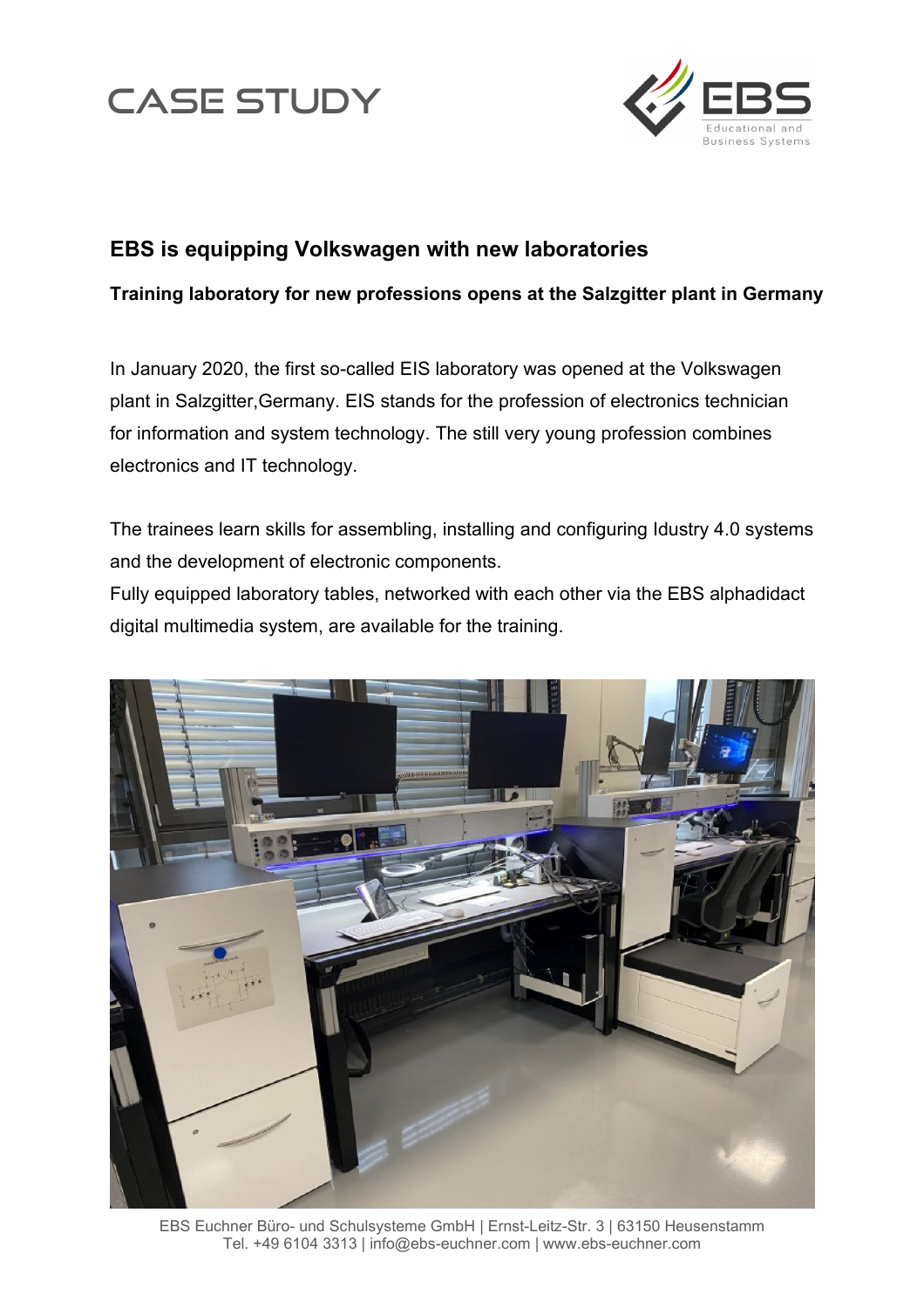



Screen content can be transferred from or to each of the 1 + 12 dual-screenworkstation via the two EBS 7 "touchscreens.

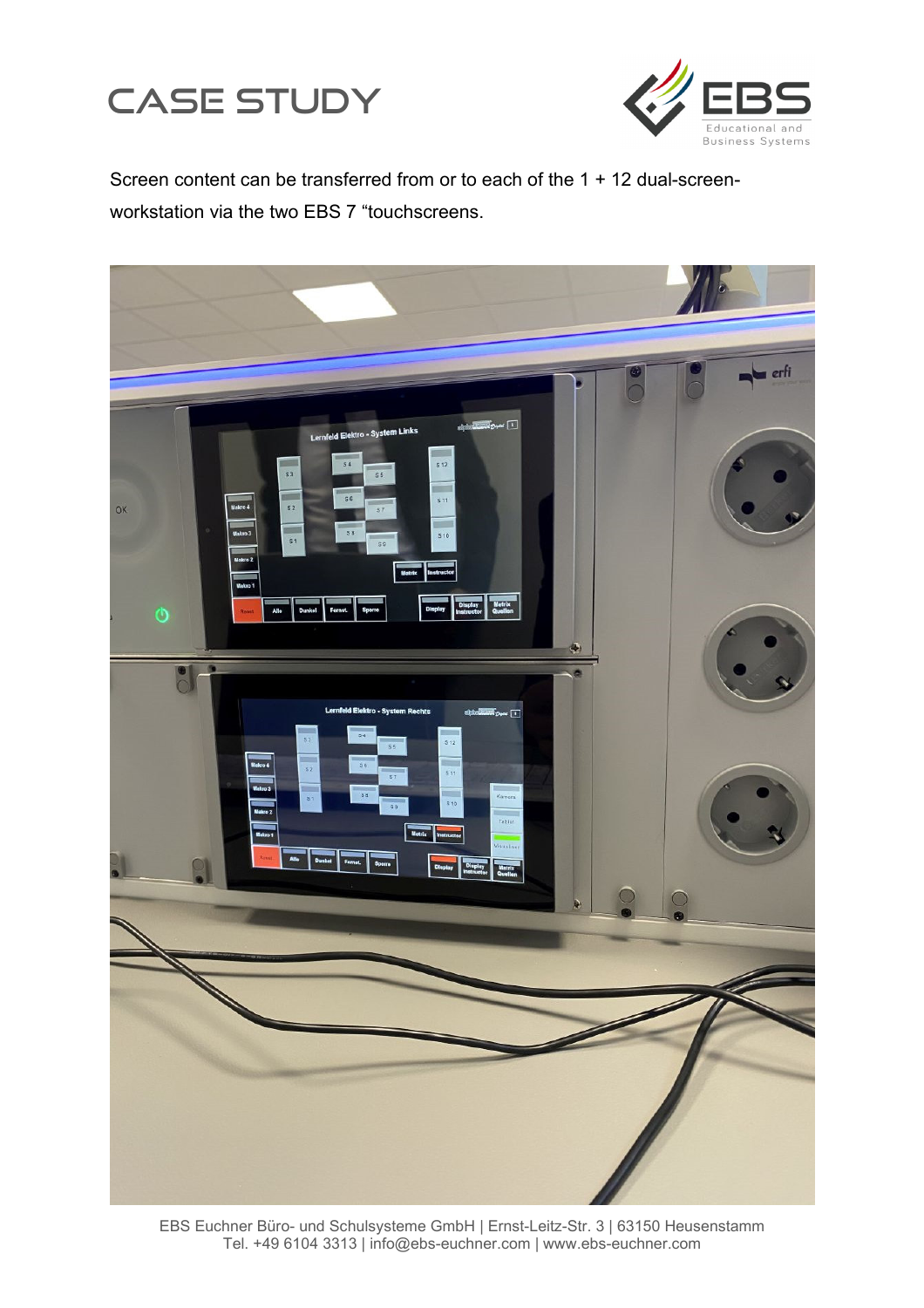



The signal transmission from a Visualizer or the individual PCs and thin clients is in high digital and full resolution.



EBS Euchner Büro- und Schulsysteme GmbH | Ernst-Leitz-Str. 3 | 63150 Heusenstamm Tel. +49 6104 3313 | info@ebs-euchner.com | www.ebs-euchner.com